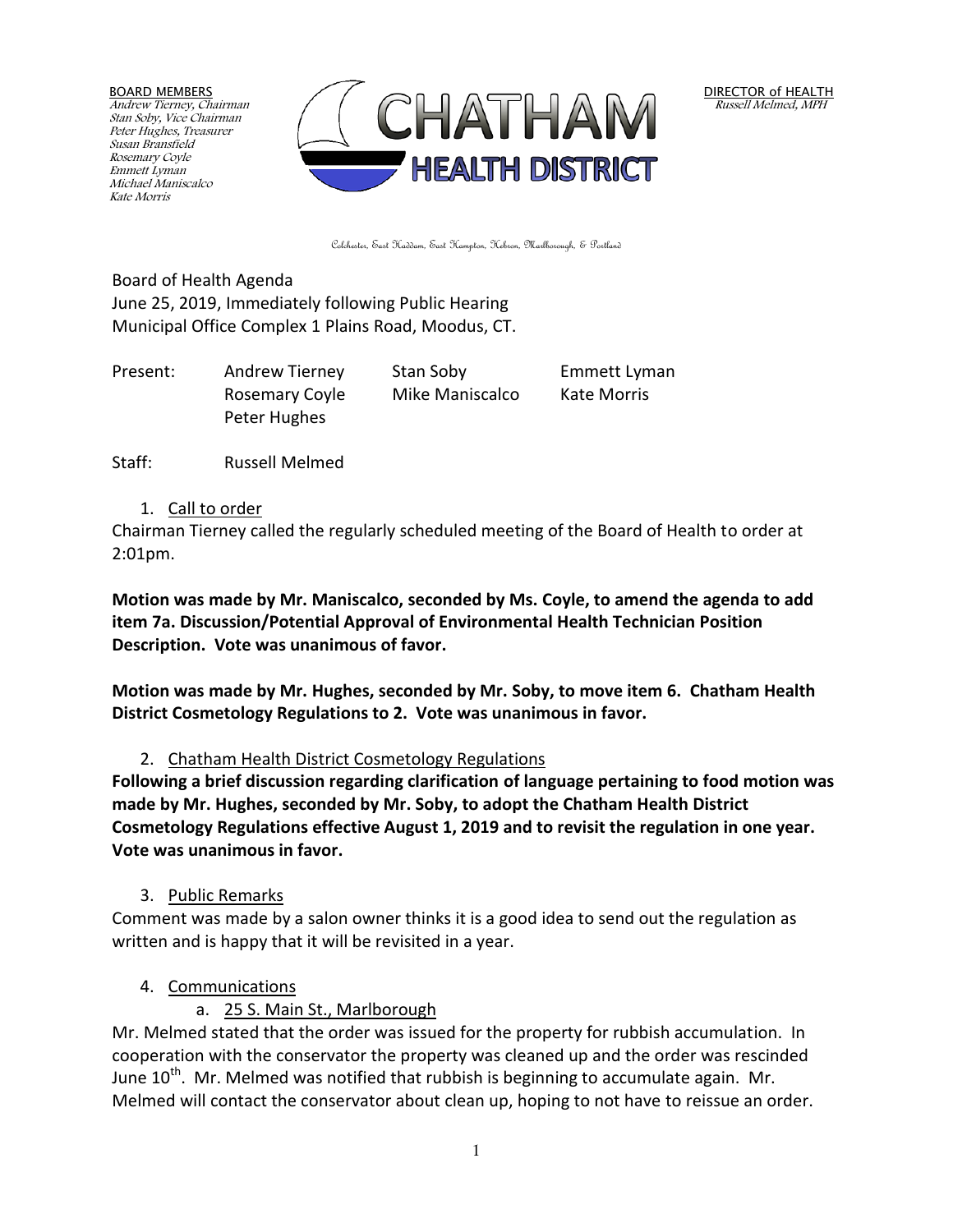#### b. FSE Hearing Notifications

Mr. Melmed issued two notifications of hearing for food establishments that failed reinspections; Gung Ho (Colchester) and La Vita (East Haddam).

# c. Temporary FSE Withdrawal

Mr. Melmed met with a cheese manufacturer who was trying to sell and sample cheeses at farmers markets. There were issues with verifying if the cheese was approved for commercial sale. Following the meeting the manufacturer withdrew the application to sample cheese.

# d. FSE Corrective Action Plan

Mr. Melmed distributed an example of a corrective action plan that was issued to a food establishment that had failed a re-inspection.

#### e. FSE Inspection Failure Policy

Mr. Melmed distributed a policy drafted for food service establishment failures.

#### 5. Director of Health Report

a. Written report sent in advance

(Attached)

# b. Questions

There were no questions regarding the report.

# 6. Old Business

# a. Responses to Survey Distributed

Mr. Melmed stated that one response was received from Hebron, East Haddam, and East Hampton and 132 received from Colchester. Topics requested were nutrition and health, emergency preparedness, ticks and lyme disease, and everything real estate.

# 7. Chatham Health District Cosmetology Regulations

Previously discussed.

# 8. New Business

# a. Discussion/Potential Approval of Environmental Health Technician Position Description

Mr. Melmed stated that we had the previous position posted with only three applicants; one over qualified and two under qualified. Following discussions with other health directors and Steve Knauf regarding the work force looks like and what we should be looking at for applicants it was determined that it would be best to develop an entry level position. This position does not require sanitarian credentials but could still conduct salon inspections and other jobs not requiring certifications.

Brief discussion was held regarding the reporting supervisor and salary range.

**Motion was made by Mr. Hughes, seconded by Mr. Soby, to approve the Environmental Health Technician Position. Vote was unanimous in favor.**